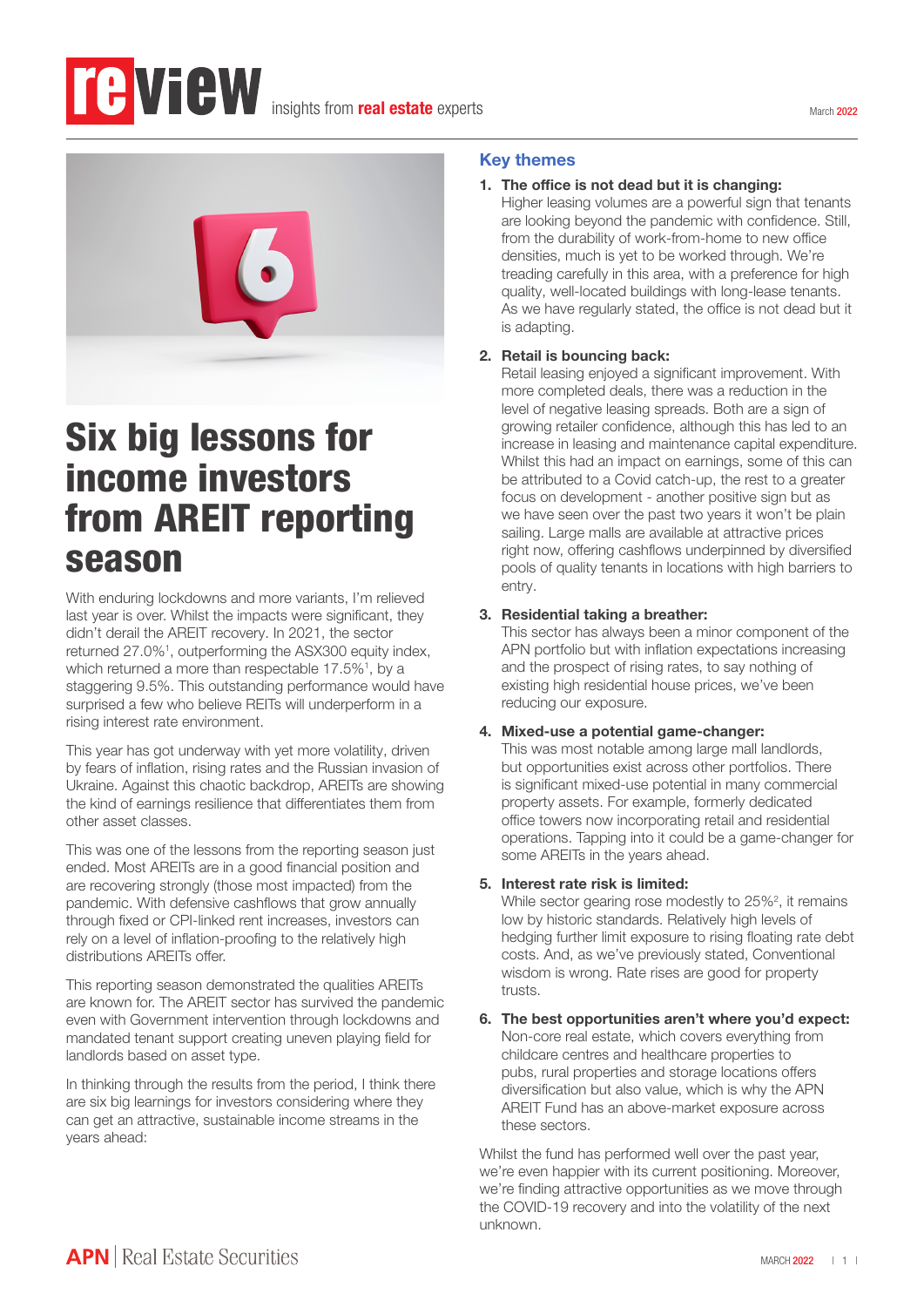Let's now take a look at the performance of the major AREIT sub-sectors:

#### Retail sector

Large mall landlords Scentre Group (ASX:SCG), owner of Westfield shopping centres, and Vicinity (ASX:VCX), owner of Chadstone and the DFO centres, enjoyed marked improvements in their earnings. This was despite the omicron-induced lockdowns of last year.

Scentre, which operates on a calendar year financial period, offered distribution guidance that was 5.25%<sup>3</sup> higher for 2022 while Vicinity indicated over 5.0%<sup>3</sup> growth in distributions in the second half of the 2022 financial year. These stocks are yet to return to their pre-Covid earnings level but, trading at around 20%<sup>2</sup> below their net tangible asset (NTA) value offer excellent long-term value. We are thus increasing our exposure to large/discretionary malls but with caution due to the current elevated market risk.

Other retail sub-sectors like convenience, neighbourhood and large format have prospered during the pandemic and continue to do so. Results from CharterHall Retail (ASX:CQR) and SCA Properties (ASX:SCP) were excellent, driven by a high percentage of supermarket and long lease tenants. Whilst we are overweight both, CQR trades at a 6.0%2 distribution yield and an 9.0%2 discount to NTA. It offers value and income, which is why we have a marginal preference for it over SCP.

### Office sector

The impacts of the uncertainty around work-from-home (WFH) have endured with office REITs delivering the lowest return over the second half of 2021. Whilst there has been regular transactional evidence and high rent collection levels to shore up confidence, doubts remain.

A clear trend is that higher quality, well-located assets (both in CBD and metro locations) are better positioned to adapt to new trends and are well situated for the next cycle. With several office landlords trading at discounts to NTA but with above the AREIT sector average distributions, investors are being compensated while they wait for the clouds to clear. Overall, though, this is a sector in transition.

#### Industrial sector

The seemingly endless demand for industrial space continues. Australia-focused Centuria Industrial (ASX:CIP) had another good result with NTA increasing by 10%<sup>3</sup> and the company upgraded earnings. The mighty Goodman Group (ASX:GMG) delivered earnings 12%<sup>3</sup> ahead of market consensus and upgraded its earnings to 20%3 growth over FY21. This was arguably GMG's best result and yet the stock was one of the poorest performing AREITs over reporting season falling 4.1% for the month.

Investors have shown a preference for the undervalued office and retail sectors and their higher distributions. While industrial remains the sector to own, blue sky expectations are being tempered by the changing economic environment.

#### Residential sector

With concerns over rising interest rates and their cooling effect on the residential sector, AREITs with residential

exposure have been hit by a negative change in sentiment. Stockland and Mirvac are seen as proxies for residential underperforming in the six months to December 2021 as concerns of rising interest rate impacts on house price grew.

And yet most of their earnings come from rental income from their commercial real estate portfolios. The recent sale of the Stockland retirement business and the improving outlook for Mirvac's apartments, due to low supply and affordability, suggests sentiment may change once again, perhaps with an election a possible near-term catalyst.

### Alternative asset class sector

It was great to see another period of good performance from the alternative asset classes. Childcare-focused Arena (ASX:ARF) and CharterHall Social Infrastructure (ASX:CQE) continued to perform well, with the sector effectively underwritten by the Government (an increase in the Childcare Subsidy occurred on 7 March 2022 was more good news). Neither stock is cheap but their long lease terms deliver sustainably growing, predictable earnings that are a staple for a broad range of investors.

Healthcare is an asset class we really like and the recently listed Healthco (ASX: HCW) is the best way to gain exposure to it, although this AREIT also owns child and aged care assets. The stock listed at \$2.00 in September last year, hit a peak at \$2.40 and now trades at \$1.87<sup>2</sup>.

The price decline has been a surprise. While not a pure healthcare REIT, it has an admirable growth trajectory via acquisitions (about 1% gearing enables up to \$250m in debt-funded purchases), or a pipeline of development in health-related assets over the next three years. Growth in earnings and net tangible assets should follow, along with capital value appreciation from cap rate compression in the existing portfolio. There are many good reasons to accumulate this stock on weakness, not least the megatrends such as population growth/aging, growing healthcare expenditure and medical technology evolution supporting this sector for many years into the future.

Pubs and self-storage have also performed well. Hotel Property Investments (ASX:HPI), in which we hold an overweight position, is the only pure-play pub AREIT. Despite NTA rising a staggering 15.8%<sup>3</sup> over the half, based on current pricing shareholders can still enjoy a 5.9%2 distribution yield.

As for self-storage, it has benefitted from multiple factors through the pandemic, from the boom in residential markets to the growth in online shopping. Abacus Property (ASX:ABP) and National Storage (ASX:NSR) both enjoyed a healthy share price appreciation in the six months to December 2021, driven by strong operating metrics. The outlook for assets of this nature appears sound due to their adaptability of use with further consolidation also prospect.

All up, this reporting season offered more proof that in a market environment where dynamics are changing at warp speed and the only certainty is uncertainty, the simplicity and predictability of AREIT earnings remains a core strength of the sector.

- 1. Source UBS/S&P/ASX
- 2. Dexus-APN calculation as at 08 March 2022
- 3. Source Company announcement